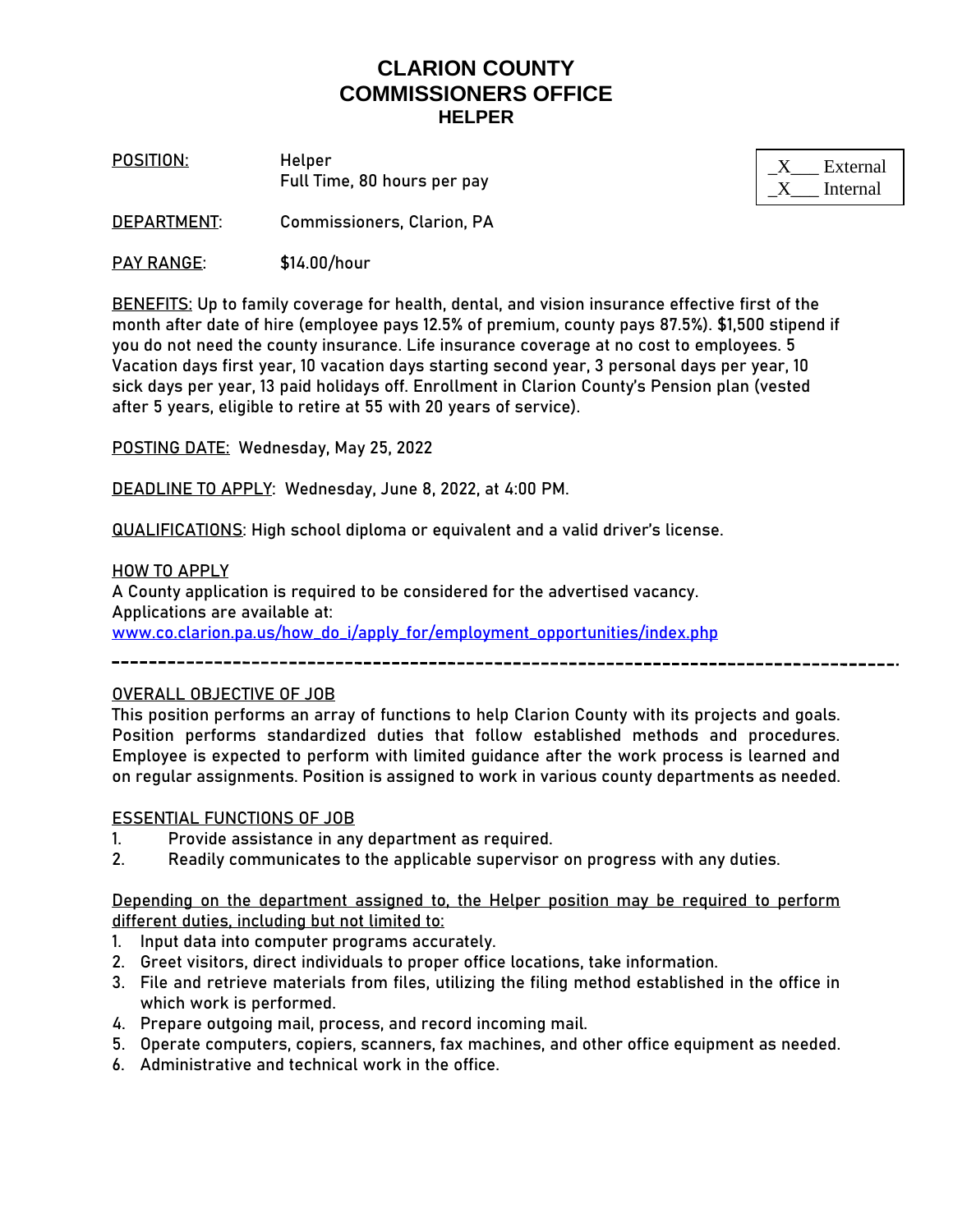# **CLARION COUNTY COMMISSIONERS OFFICE HELPER**

### OTHER DUTIES OF THE JOB

- 1. Attends trainings and meetings as required.
- 2. Utilizes computer and other office equipment as needed.
- 3. Utilizes Microsoft Office programs.
- 4. Travels as needed.
- 5. Performs other job-related work as required.

### SUPERVISION RECEIVED

Reports directly to the Chief Clerk. Receives supervision in carrying out routine day to day tasks from assigned department heads.

#### SUPERVISION GIVEN

None.

## WORKING CONDITIONS

- 1. Works indoors in adequate workspace, lighting, temperatures, and ventilation with normal exposure to dust/dirt, noise, disruptions, and stress.
- 2. Works in conditions of potential outbursts or disruptive behavior of individuals.
- 3. Works outside the office and is exposed to above average dust/dirt/odors and smoke along with adverse environmental conditions, such as pollen, odors, wetness, humidity, rain, snow, fumes, temperature, and noise extremes.
- 4. Subject to periodically working different shifts or beyond normal hours as required.

## PHYSICAL AND MENTAL CONDITIONS

- 1. Must be able to adapt to differing work environments and requirements.
- 2. Must possess the ability to record, convey, and present information, explain procedures, and follow instructions.
- 3. Must be able to sit, stand, or drive for long periods throughout the workday, with frequent periods of bending, twisting, and reaching as necessary to carry out essential duties of job.
- 4. Tasks require the ability to exert very moderate physical effort, typically involving some combination of stooping, kneeling, crouching, and crawling, and may involve some lifting, carrying, pushing and/or pulling objects and materials of moderate weight (30 pounds).
- 5. Tasks will require the ability to walk, sometimes on rugged terrain.
- 6. Must be able to wear personal protective equipment including but not limited to masks, goggles, gloves, or face shields for long periods of time.
- 7. Dexterity requirements range from simple to coordinated movements of fingers/hands; feet/legs; torso necessary to carry out duties of job.
- 8. Must be able to cope with the physical and mental stress of the position.
- 9. Must be able to pay close attention to details and concentrate on work.

### QUALIFICATIONS

## EDUCATION/EXPERIENCE

- 1. High School Diploma or equivalent.
- 2. Must possess a valid driver's license.